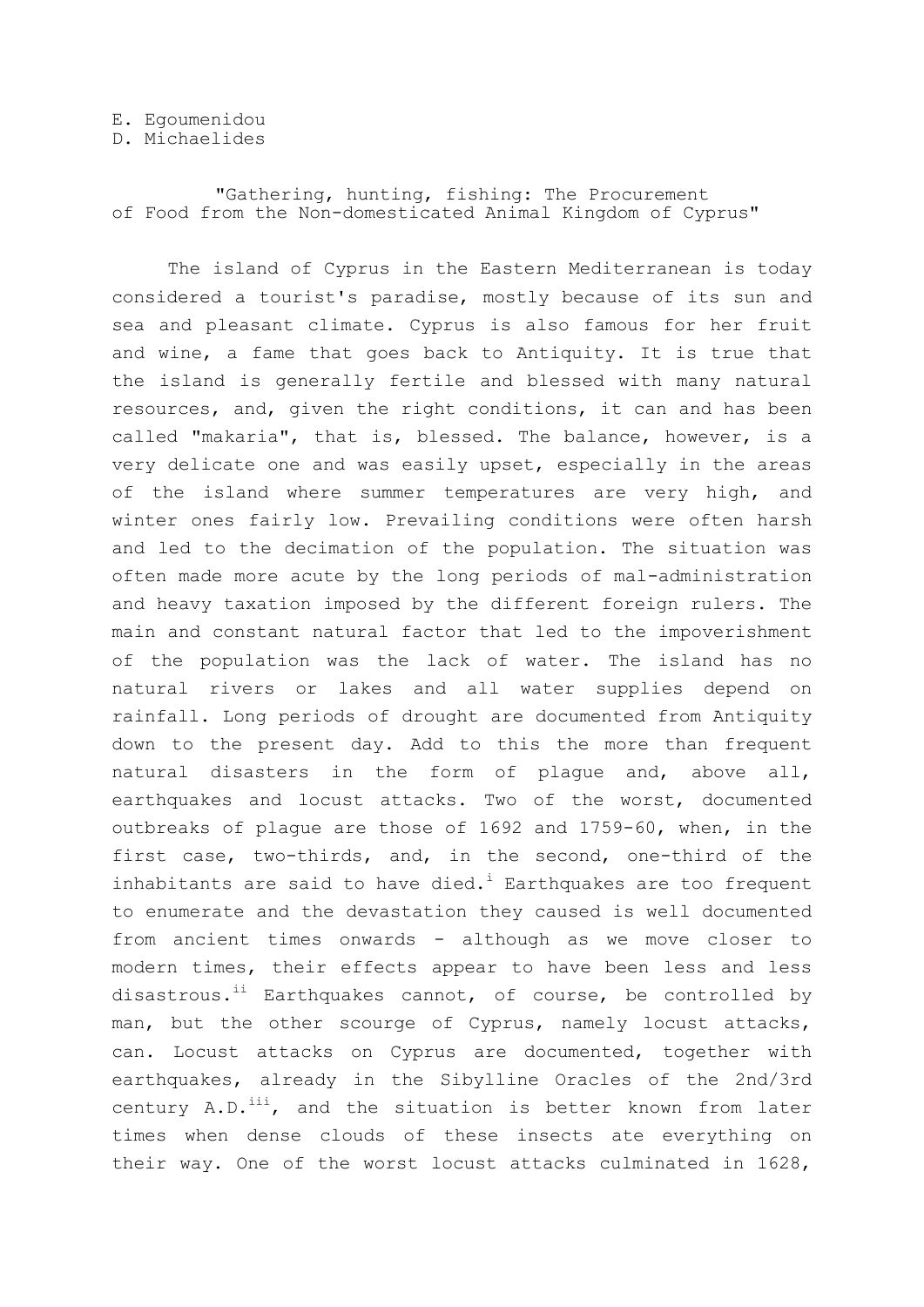after the insects had paid regular visits to the island for 18 vears.<sup>iv</sup> The first effective measures against locusts were taken in 1870 through the rich Italo-Cypriot Richard Mattei and the Turkish Governor Said Pasha.<sup>v</sup> In 1881, under British administration now, the problem began to be effectively confronted through the passing of the Locust Destruction Law.<sup>vi</sup>

When conditions like the above prevailed, there was a general failure of crops and a devastation of domesticated stock. For these reasons the Cypriots learned how to survive by using what they could find in nature. And this was a situation that continued well into our century and certainly up to the Second World War. Naturally, food collected in this way was never plentiful as illustrated by the following folk verses: Τού τσυνηού η κούππα του τζαί τού ψαρά τό πιάτον, σαράντα μέρες όθκερov ηζαί μιάθ θoράv γεμάηov (A hunter's bowl and a fisherman's plate are forty times empty and only one day full). The situation is also clearly stated in the First Report of the "Committee on Nutrition in the Colonial Empire", presented to the Parliament in London in 1939, according to which a considerable number of the rural population was definitely underfed and liable to infectious and epidemic diseases - the main cause of dietary deficiency being poverty.

The surviving evidence for the exploitation of what nature had to offer is rather inconsistent until one reaches the 18th century when pilgrims and travellers passing through the island left accounts of the people and their eating habits. The present paper presents a rough overview of this evidence and attempts to relate it, on one hand, to what is known from Antiquity and, on the other, to existing traditions, as well as to our personal research and experience. It deals with the animal kingdom from its most humble members up to mammals, in an attempt to complement Mr. N. Andilios' paper dealing with the vegetable kingdom - but also in an attempt to record traditions that have already died out and which are now being forgotten.

Small shells are plentiful and are commonly found on ancient sites either in rubbish pits or as tomb offerings. The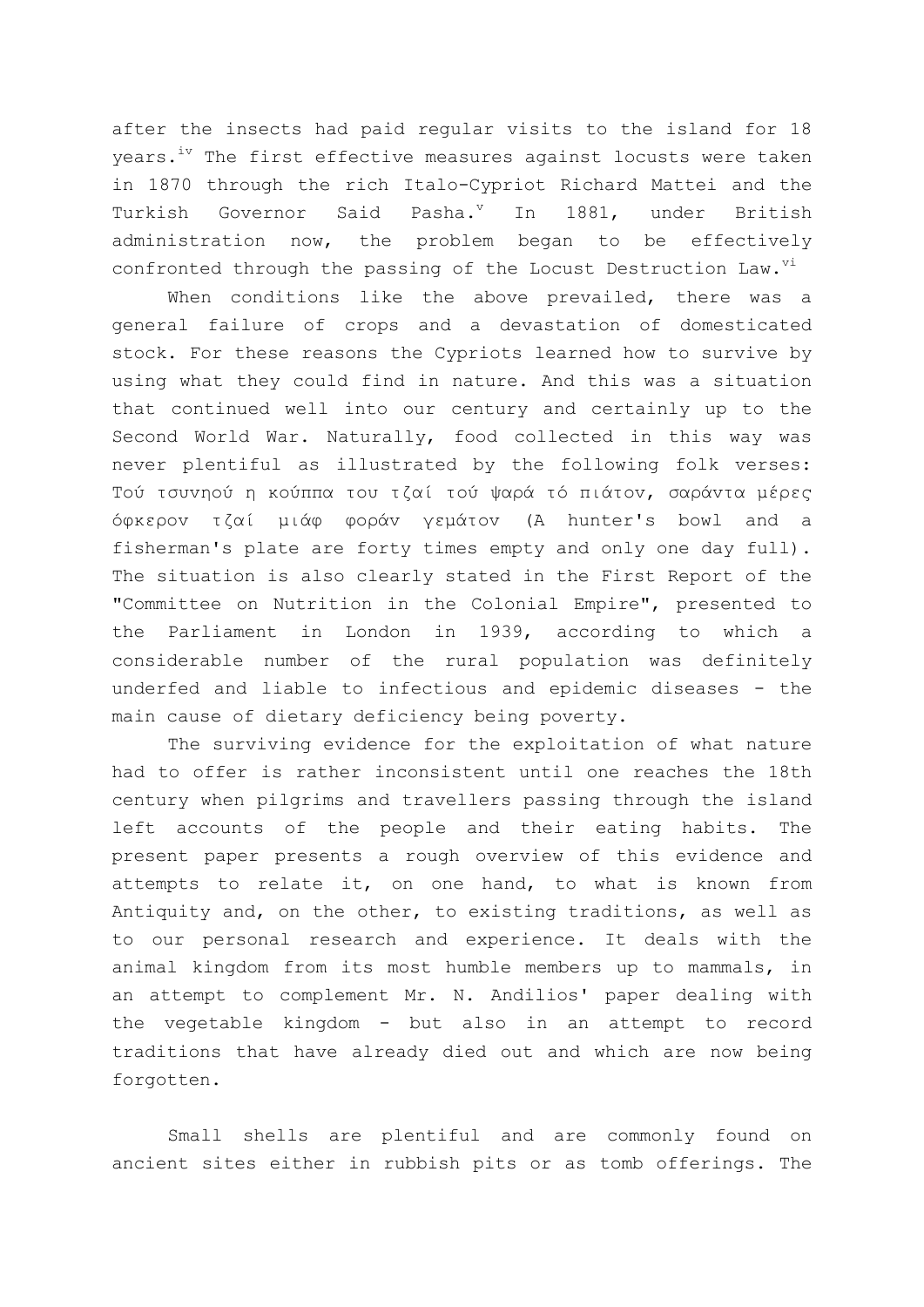latter sometimes include large species like St James' scallop (Pecten jacopaeus) and the Triton or Trumpet shell (Charonia sequenze).<sup>vii</sup> We assume that these were eaten cooked, but smaller shells were probably eaten uncooked. This is how limpets and whelks are eaten today, the flavour brought out by a squeeze of lemon. Whelks, in particular, are considered a great accompaniment to local brandy and other drinks. Land snails were also widely consumed and were also used as tomb offerings in ancient times,  $\frac{1}{10}$  and they continue to be a great delicacy for poor and rich today. Magda Ohnefalsch-Richter, writing in the late 19th century documents that snails form one of the most important kinds of nutrition of the populace, that they are delicious cooked with rice and tomato and that those of the large variety were eaten roasted on skewers.<sup>ix</sup> Large snails are still eaten today in this way, skewered together with a particular variety of wild mushroom that grows under the giant fennel (Ferula communis). Snails were and are still also eaten boiled and doused with vinegar, cooked with "bourgouri" (crushed wheat), or fried in batter and accompanied by garlic paste.<sup>x</sup>

Remnants of sea urchins and crabs are commonly found on ancient sites, and presumably continued to be eaten through the ages, but their consumption is not documented. Sea urchins are sometimes eaten today, uncooked with a squeeze of lemon, as are the transparent ghost crabs (Ocypode cursor), while sea crabs are cooked on charcoal or passed in flour and fried. Another kind of crab (Potamion potamios) was also commonly found in brooks and springs and this too was eaten on the charcoal or fried. This animal, however, is nowadays practically extinct because of over-fishing and, above all, through DDT (earlier this century) and other pesticides.

Another animal associated with rivulets is the eel (Anguilla anguilla). This too is nowadays practically extinct, but in the past eels were so numerous that the authorities found it profitable to impose a 10% tax on their fishing. Several ways of catching eels are documented. One was with the use of branches of thorny broom (Genista acanthoclados), in the spikes of which the passing eel was hooked. Another simple way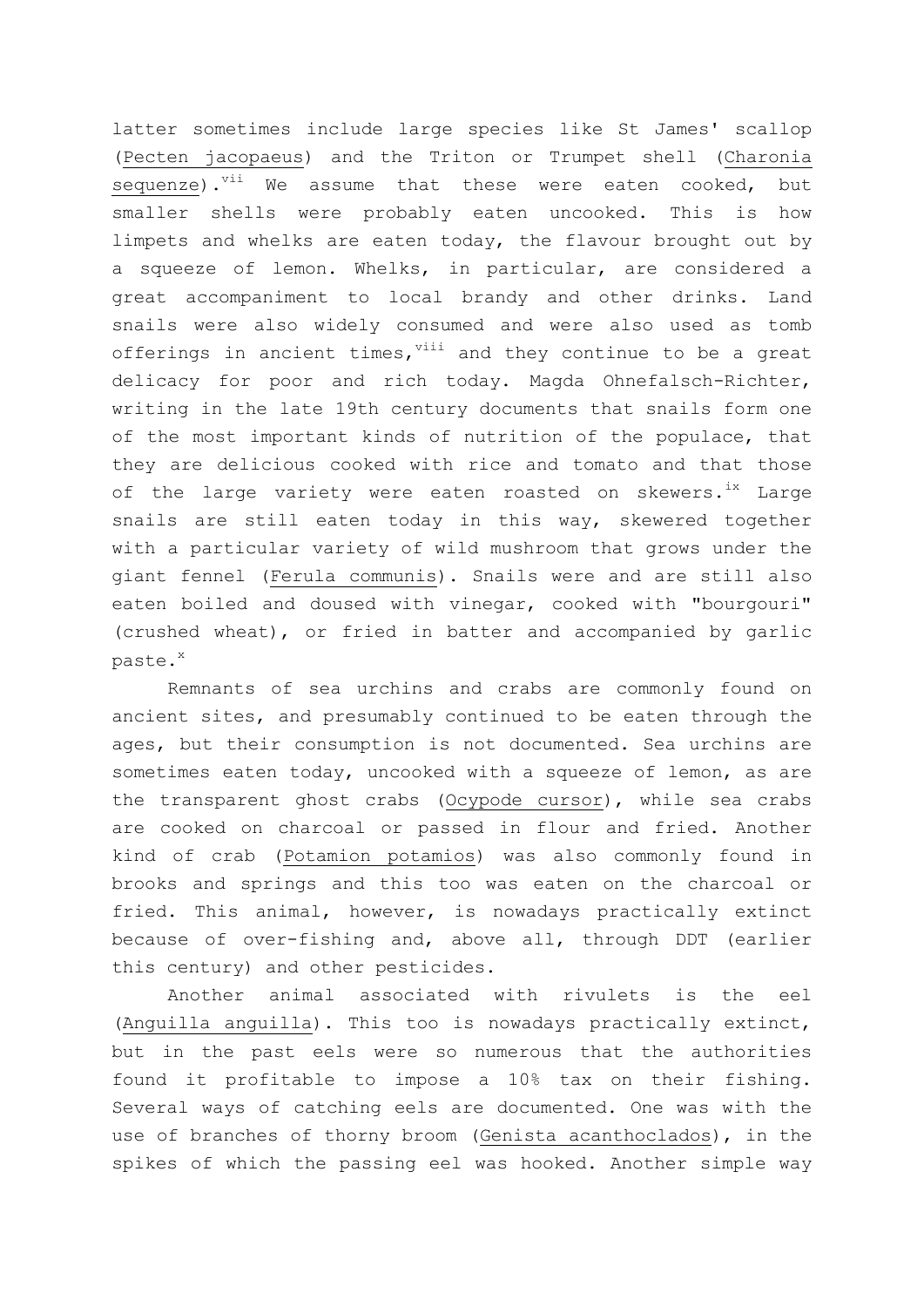was with the use a large fork with three or four prongs; yet another made use of special basket/traps placed in narrow passages in the streams; but, perhaps the most efficient, was that using the eel catcher, which are wooden tongs fitted with nails (Fig. 1). Eels were more easily caught if a mixture of ground berries of Styrax officinalis was first thrown in the water. The narcotic properties of this plant numbed the eels and made them easier to catch. Eels were skinned and eaten boiled, roasted in hot ashes, or fried in olive oil. <sup>xi</sup> They were also preserved by using salting and smoking.

The octopus was commonly represented in ancient art, above all on Mycenean pottery, and its consumption is well documented (though not specifically for Cyprus). The 4th century B.C. Cypriot philosopher Klearchos of Soloi, says that the octopus has a weakness for figs and olives, and an easy way to catch it is by immersing an olive branch in the water to which the animal soon attaches itself.<sup>xii</sup> Another method, employed until recently, was that using an iron rod, 10-15cm long, fitted with a series of fishing hooks, which were masked behind a white handkerchief. The octopus attracted by the white cloth became unwittingly attached to the hidden hooks. $^{xiii}$  More commonly, the octopus is speared with a large prong, after being lured by the light coming from a torch held by the fisherman. The octopus can be boiled and pickled in vinegar, or sun-dried with thyme and cooked on the charcoal. It is served with olive oil and lemon. It can also be cooked fresh in a variety of ways. One is with wine, cinnamon, bay leaves, cloves and pepper corns, another with wine and onions, and yet another with tomato paste.

Although fish is commonly represented in ancient Cypriot art, the island is not particularly rich in sea-life, and fish was practically unknown to people living far from the coast. All the same, fish did form a supplement to diet since very ancient times, and large numbers of fish bones are commonly found during excavation. In fact, one of the earliest objects made of metal found on the island, is a bronze fishing hook from the Chalcolithic settlement of Kissonerga-Mosphilia, dating to around  $3500$  B.C.<sup>xiv</sup> Information relating to more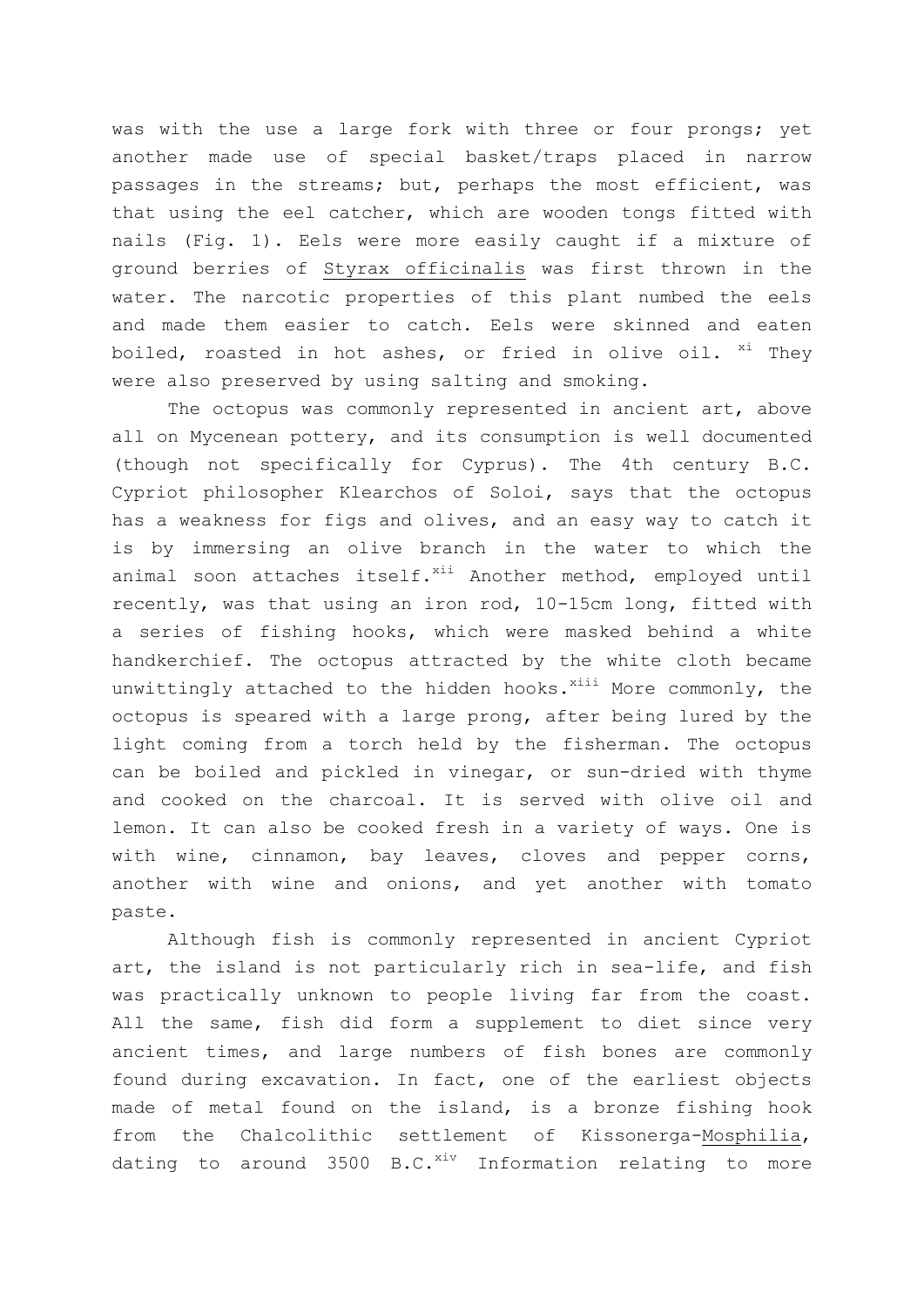recent times is rather contradictory. In the Consular Report of 1859, for example, we read that "Le poisson est tres-abondant mais il y a peu de pecheurs". $^{xy}$  Drummond, writing in 1750 and describing a small harbour near Ayia Napa, gives more details on fishing: "... the poor people employ themselves in fishing, with boats of a very particular texture, consisting of a few sticks bound together, with some very small ones laid in the hollow where the fisherman sits managing his tackle, and steering his machine with a paddle".<sup>xvi</sup> Several methods were used for catching fish, many of them common everywhere in the Mediterranean. An unusual method of special interest, is that using the "skarka". The contraption takes its name from skaros, the parrot fish (Euscarius cretensis), but "skarkes" of different sizes and different thickness of weave are used for different fish. They were traditionally made with thin branches of myrtle (Myrtus communis), although metal wire predominates in more recent years. About half of the "skarka" is filled with leaves of different plants, or even a paste of flour and whey. Leaves commonly used are those of the Persian lilac (Melia azadarach) which have narcotic powers. The "skarka" is then dropped in the sea, and, if all goes well, a few hours later, it is full of fish.

Fish were roasted, fried, boiled, marinated, cooked in earthen pot with oil and onions, or baked in the oven with tomatoes, onions and parsley. xvii

Birds were caught in a variety of ways common to many parts of the world. One method that has, unfortunately, persisted into our age is that using lime-sticks, a very ancient method described by the 2nd/3rd century A.D. writer Aelian.<sup>xviii</sup> It is not known when their use was introduced to Cyprus, although there is a theory that the depiction on an 8th century B.C. vase, shows men hiding and waiting for the birds to sit on the lime-sticks they have laid. $x^{i}$  The way "verka" (lime-sticks) are made today similar to that described by Aelian. One takes thin straight shoots of the olive tree and dips them in a thick mixture made by boiling the crushed berries of the glue tree (Cordia mixa) with honey. The limesticks are carried in a special long and cylindrical basket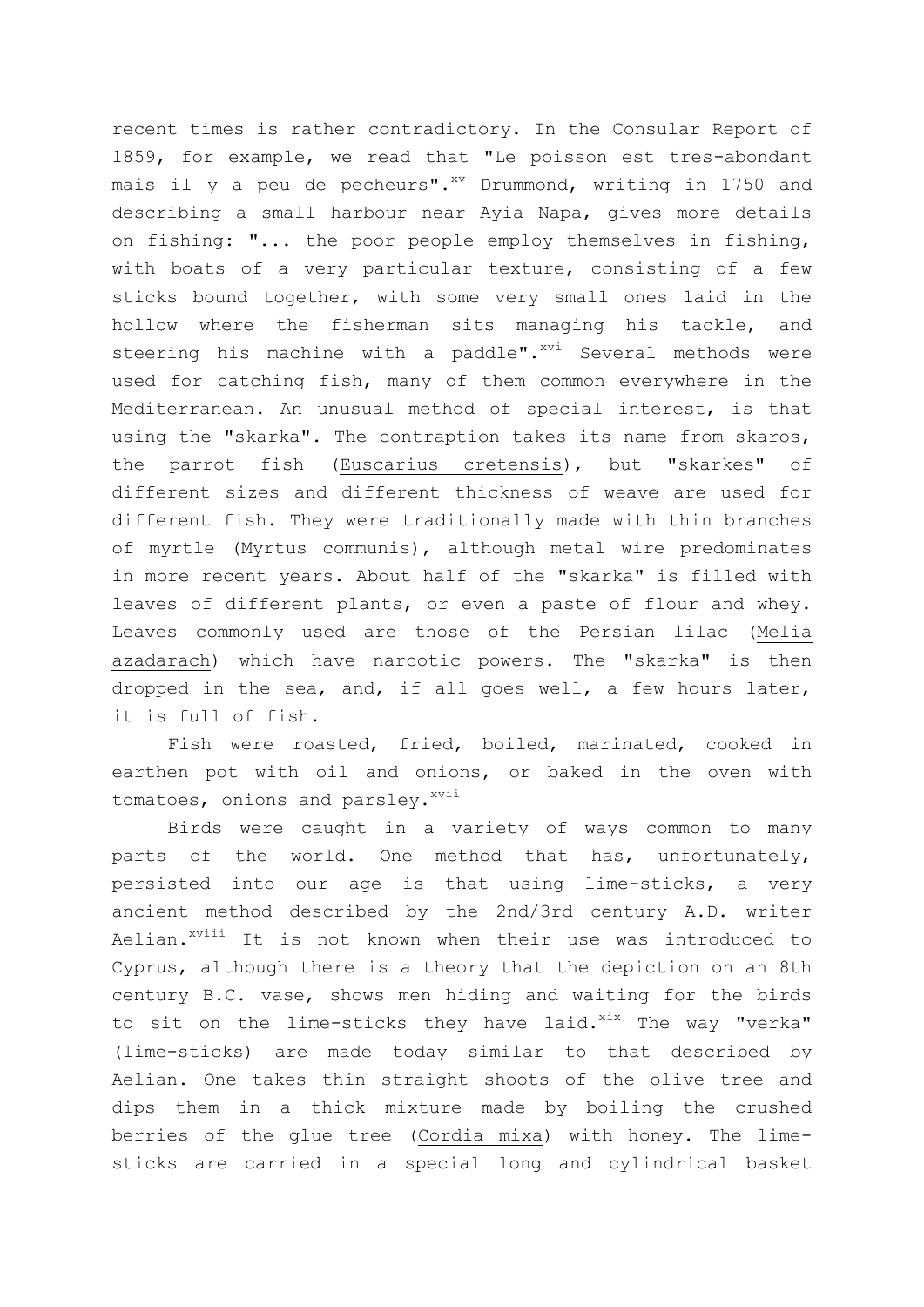made of cane, and are placed on a tree or anywhere else a small bird might sit and get glued to them. This method of catching birds was very widely used until recently, but it is now officially (though not effectively) forbidden by law. The main victims of this method were small birds of all kinds, that formed a staple supplement to the poor Cypriot's diet. As from the 15th century, when the Venetians took Cyprus, one of these birds, the ortolan or beccafico, became a great delicacy, and left the poor man's plate to end up in princely dinners in Venice and elsewhere. These birds, autumnal visitors to Cyprus, despite their minute size, are characterized by their plumpness, since they feed on grapes, figs and lentisk seeds (Fig. 2). In fact, in Cyprus one still calls a plumb baby "ambelopoulli", that is "beccafico". John Locke, who visited Cyprus in 1553, we hear the following: "They have also in the Island a certaine small bird much like unto a Wagtaile in fethers and making, these are so extremely fat that you can perceive nothing els in all their bodies.... They take great quantitie of them and they use to pickle them with vinegar and salt, and to put them in pots and send them to Venice and other places of Italy for present of great estimation. They say they send almost 1200 jarres or pots to Venice, besides those which are consumed on the Island, which are a great number. These are so plentifull that when there is no shipping, you may buy them for 10 Carchies, which coine are 4 to a Venetian Soldo, which os peny farthing the dozen, and when there is store of shipping, 2 pence the dozen, after the rate of their money". $^{xx}$ Over two hundred years later the Abbe Giovanni Mariti, who stayed in Cyprus between 1760-1767, informs us that the sale of little birds was in the hands of the Europeans at Larnaca, who continually received commissions from throughout Europe and "every year 400 little barrels are exported, some containing 200, others 400 birds". $x^{\text{xi}}$  The Abbe Mariti also mentions the then common way of preparing beccafichos, which involved cutting them into two and putting them on the gridiron with bread crumbs and a little parsley. The traditional way of preparing beccafichos is to scald them to remove the feathers and either boil them and eat them whole with "bourgouri"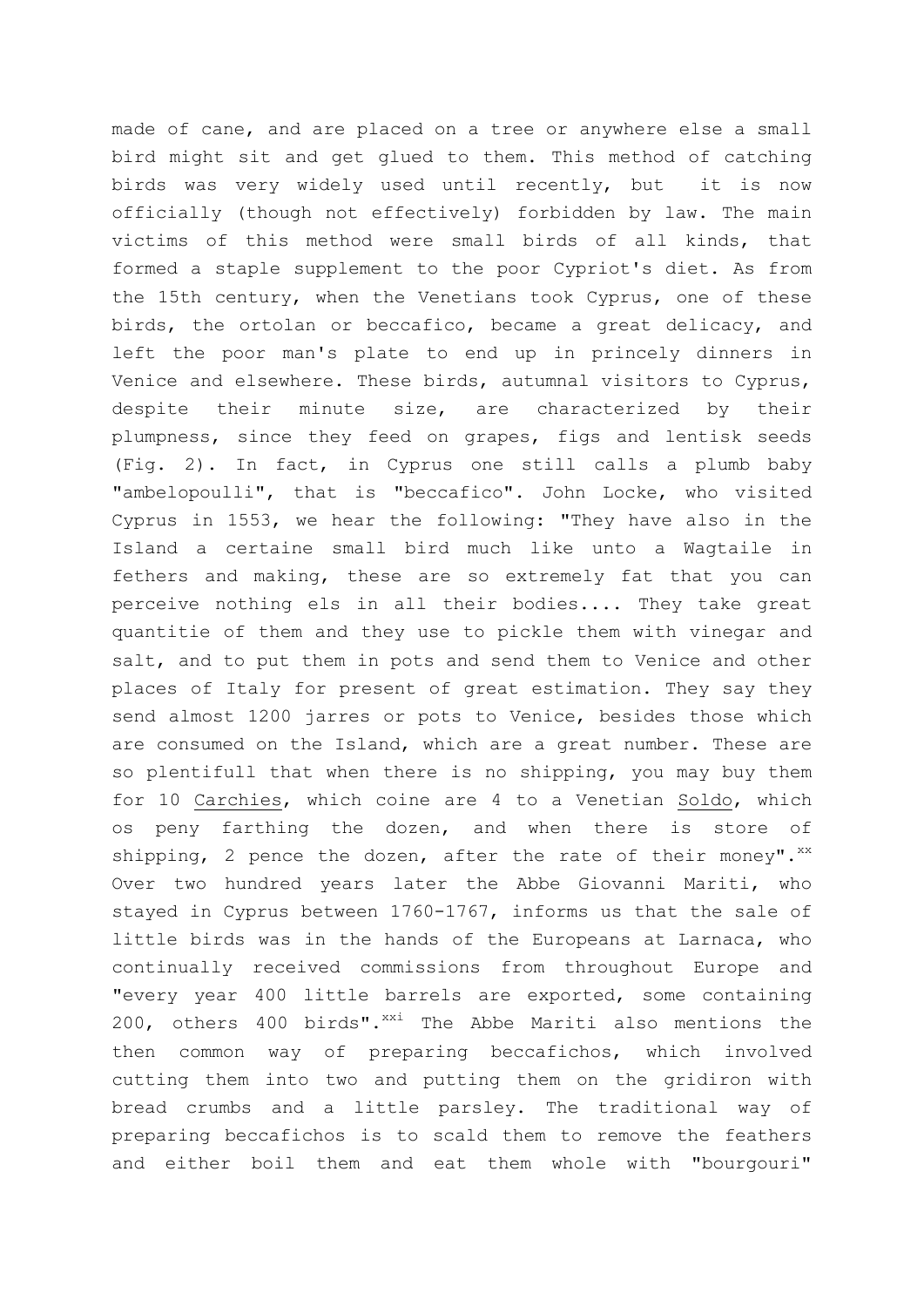(crushed wheat) which has been cooked in their rich broth, or pickled in vinegar.<sup>xxii</sup> Commandaria wine (the rich, local dessert wine) was sometimes added to or even replaced vinegar. The herbs the birds eat or which are added to them during preparation give them a very special flavour.

Although the bird population of the island is now sadly depleted, hunting used to be abundant. Among the birds hunted, the most common were francolins, red-legged partridges, quails, wood cocks, snipes, thrushes and every kind of water fowl.<sup>xxiii</sup> These birds were traditionally eaten boiled, grilled on the charcoal, fried or even pickled in vinegar. For some of them, like for example partridges, special recipes remain in favour, involving "halloumi" (local goat cheese) and celery.

In relation to birds, eggs can also be mentioned. Their use in antiquity is documented in tomb offerings, xxiv and, naturally, eggs of all kinds remained part of stable diet throughout the ages. These were commonly eaten fried mixed with herbs and different kinds of greens, like wild asparagus, "lapsanes" (charlock, Sinapis arvensis), "strouthouthkia" (bladder campion, Silene vulgaris) etc. Boiled eggs were and still are also preserved in vinegar.

The last groups of food from nature that we are going to examine are reptiles and mammals. There is no written or oral tradition whatsoever relating to the eating of snakes and lizards, that abound on the island, nor to rats or mice. However, although we have found no written record for the consumption of the hedgehogs and sea turtles, one of the authors (D.M.) remembers that when he was a child people still ate both these animals boiled as a soup, and, in the case of the hedgehog, also roasted with potatoes. The eggs of seaturtles were also eaten until not long ago.

Hare was always the most common game, and its hunting and eating was considered a great pleasure. It is well documented in Antiquity, and its hunting is often illustrated, as for example in a Roman mosaic from the House of Dionysos in Paphos, where the skilled hunter is about to catch it with his bare hands.<sup>xxv</sup> The more orthodox ancient way was, of course, that using the lagobolon, the club-like or curved-topped throwing-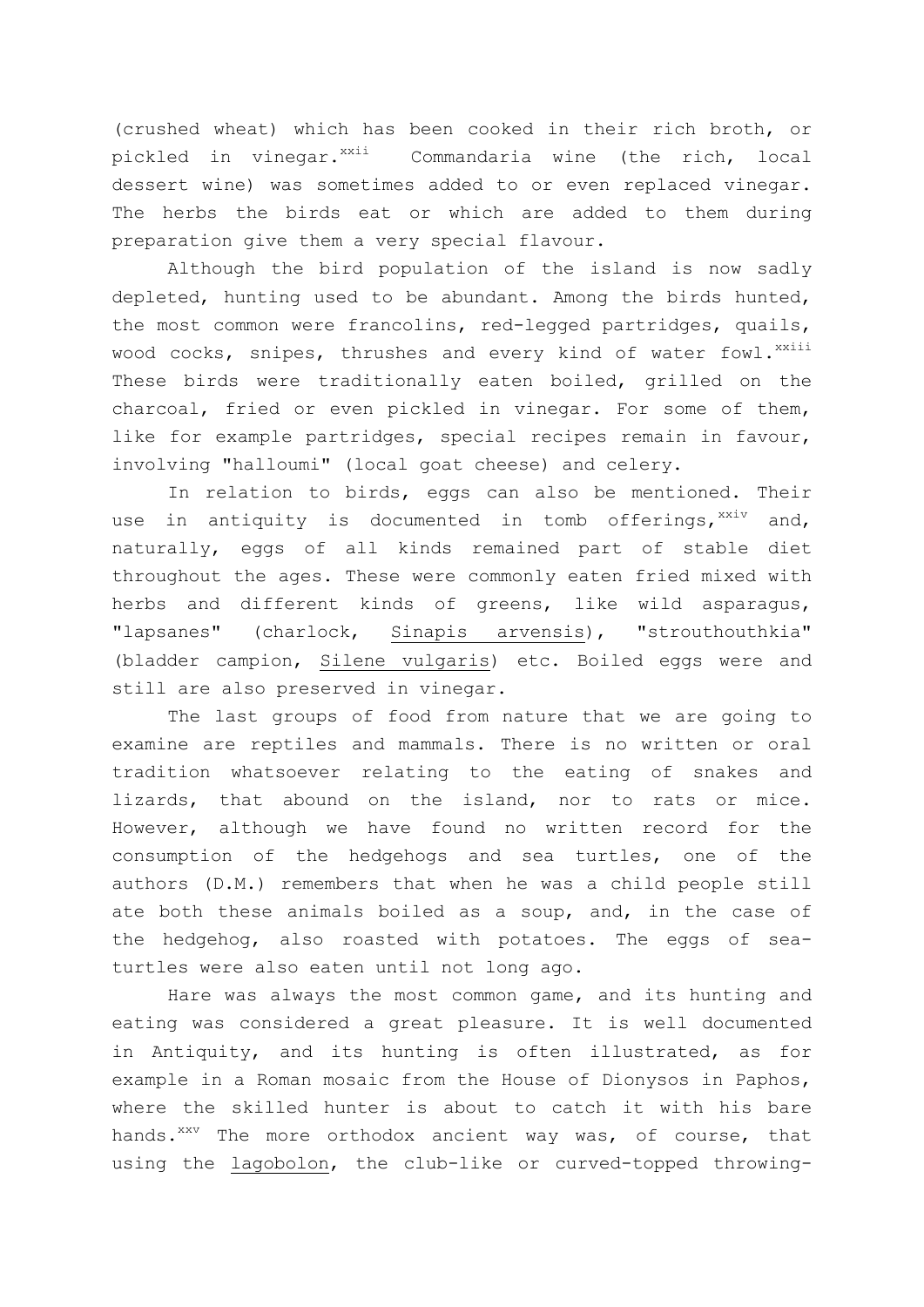stick, like the one held by Pan in the mosaic of the Dionysiac Procession yet again from the Roman House of Dionysos in Paphos.<sup>xxvi</sup> Dogs naturally accompanied the hunter then as in later times when the hare was hunted with fire arms. Magda Ohnefalsch-Richter at the end of the 19th century, mentions that the hunting dogs she saw in Cyprus were descendants of the race introduced by French knights in the Middle Ages, when the nobility of Cyprus used to hunt using dogs and a strange kind of leopard, but also falcons - something often depicted on the glazed pottery of the period. xxvii Several travellers mention hare as game, and Samuel Baker in 1879 confesses that he never tasted any game so delicious as the Cyprian hare. He says that "the flesh is exceedingly rich and possesses a particularly gamey flavour owing to the aromatic food upon which they live".<sup>xxviii</sup> No written recipe from the past seems to survive but, traditionally, the hare is eaten "stifado", that is cooked with vinegar and onions, perfumed with cinnamon and bay leaves, or simply pickled in vinegar.

With only one exception, all the larger mammals that lived on the island have become extinct. Pygmy hippopotami and elephants were already wiped out by hunters in  $8.000$  B.C.  $^{xxix}$  The deer plentiful in Antiquity right up to the Renaissance, when it is mentioned and illustrated by several travellers, has been extinct for several centuries now, while the wild boar, a very highly prized game was hunted down to extinction as late as the 1930s. XXX In fact, the only large mammal still living in the wild on Cyprus is the moufflon (Fig. 3). Strictly speaking, the moufflon is not a wild animal but a feral descendent of caprids. It has, however, lived in the wild for thousands of years. It was hunted for its meat and became practically extinct, until it was protected by  $law$  in 1938. $x^{xxxi}$ Unfortunately, we have not been able to trace any special recipes for preparing the deer, the wild boar or the moufflon.

Generally speaking then, the surviving evidence comes to confirm Magda Ohnefalsch-Richter's words, who at the end of the 19th century said: "The Cypriot shoots and eats whatever flies in the sky and walks on earth". XXXii The ways these things were prepared by the common people are usually rather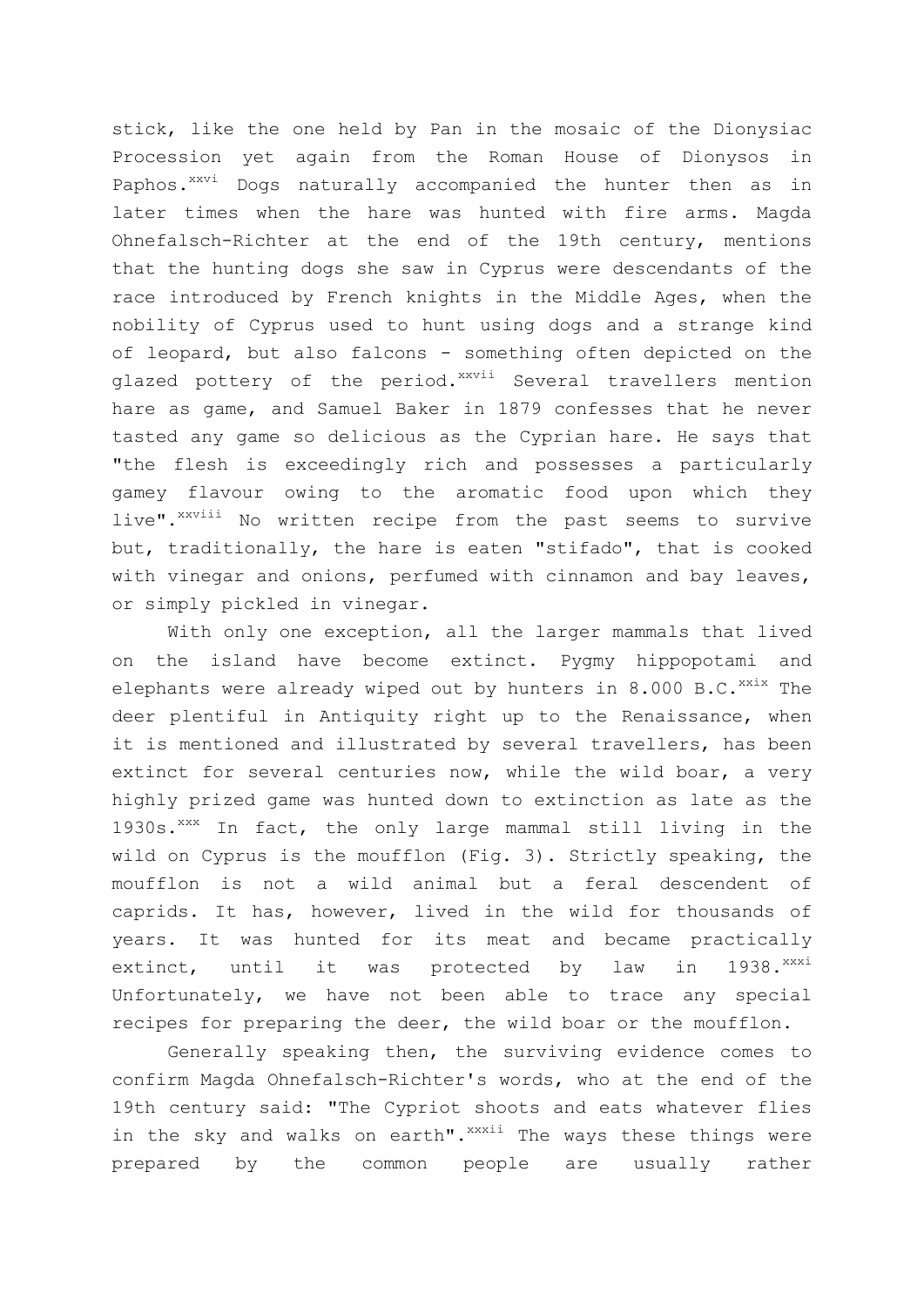straightforward. They were simply pickled, boiled, fried, grilled or roasted, but with the addition of the crucial spice or herb that brings out the flavour. These seasonings include pepper corns, thyme, mint, cumin, coriander, bay leaves, cinnamon, nutmeg and cloves - as well as tomato sauce. Rich and complicated sauces are a modern introduction and belong to a more affluent society.

In conclusion we would like to make the following observation: Many of the things mentioned above were eaten by a generally very poor society. This is no more the case in Cyprus. In fact, most Cypriots would shudder at the mere thought of eating a hedgehog or a live ghost crab. Some other of these creatures, however, although starting as a supplement or even as the basis of a poor man's diet, have now become great delicacies, consumed by everybody. Snails and sea crabs fall in this category, but, above all, beccaficos. These tiny birds, despite the fact that their catching is now illegal, can still be found fairly easily. Their price is and has been, even before the ban on their hunting, outrageously high, reaching up to 1.50 Cypriot pounds, that is about 3 dollars for each tiny bird which is no more than a small mouthful.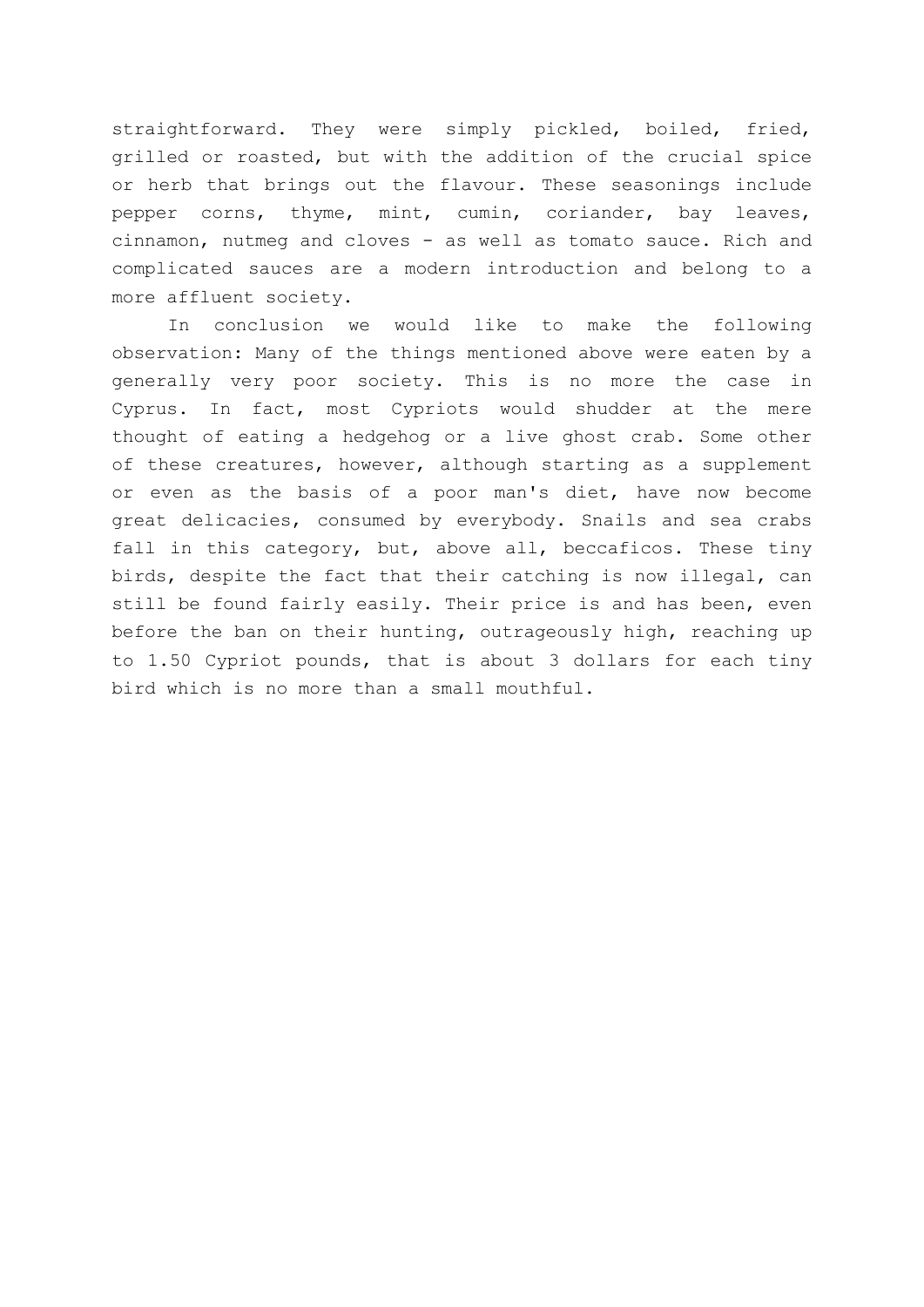Illustrations:

1. Eel catcher, Folk Art Museum, Yeroskipou (Department of Antiquities).

2. Beccafico (Pavlos Neophytou)

3. Moufflon (------------------)

i. Hill, Sir G., A history of Cyprus Vol. IV: The Ottoman province, the British colony, 1571-1948, Cambridge, 1952, 67 n. 1.

ii. For Antiquity, see Hill, Sir G., A history of Cyprus, Vol. I: To the conquest by Richard Lion Heart, Cambridge, 1940, 244- 5 and passim.; Soren, D. and Lane, E., "New ideas about the destruction of Paphos", Report of the Department of Antiquities of Cyprus (1981), 178-183; Soren, D. and Davis, Th., "Seismic archaeology at Kourion: The 1984 campaign", Report of the Department of Antiquities of Cyprus (1985), 286-292; Soren, D., "The day the world ended at Kourion. Reconstructing an ancient earthquake", National Geographic, 174:1 (July 1988), 30-53. For later times see Hill, Sir G., A history of Cyprus, Vol. IV: The Ottoman province, the British colony, 1571-1948, Cambridge, 1952, 67 n. 1.

iii. J. Geffcken (ed.), Oracula Sibyllina. Die griechischen christlichen Schriftsteller der ersten drei Jahrhunderte, Leipzig, 1902, 5.449-454. See also the 12th century Eustathios of Salonica, Commentarii ad Homeri Iliadem et Odysseam, ad fidem exempli Romani [editi], Leipzig, 1825-30, 1220.30 (Φ 12).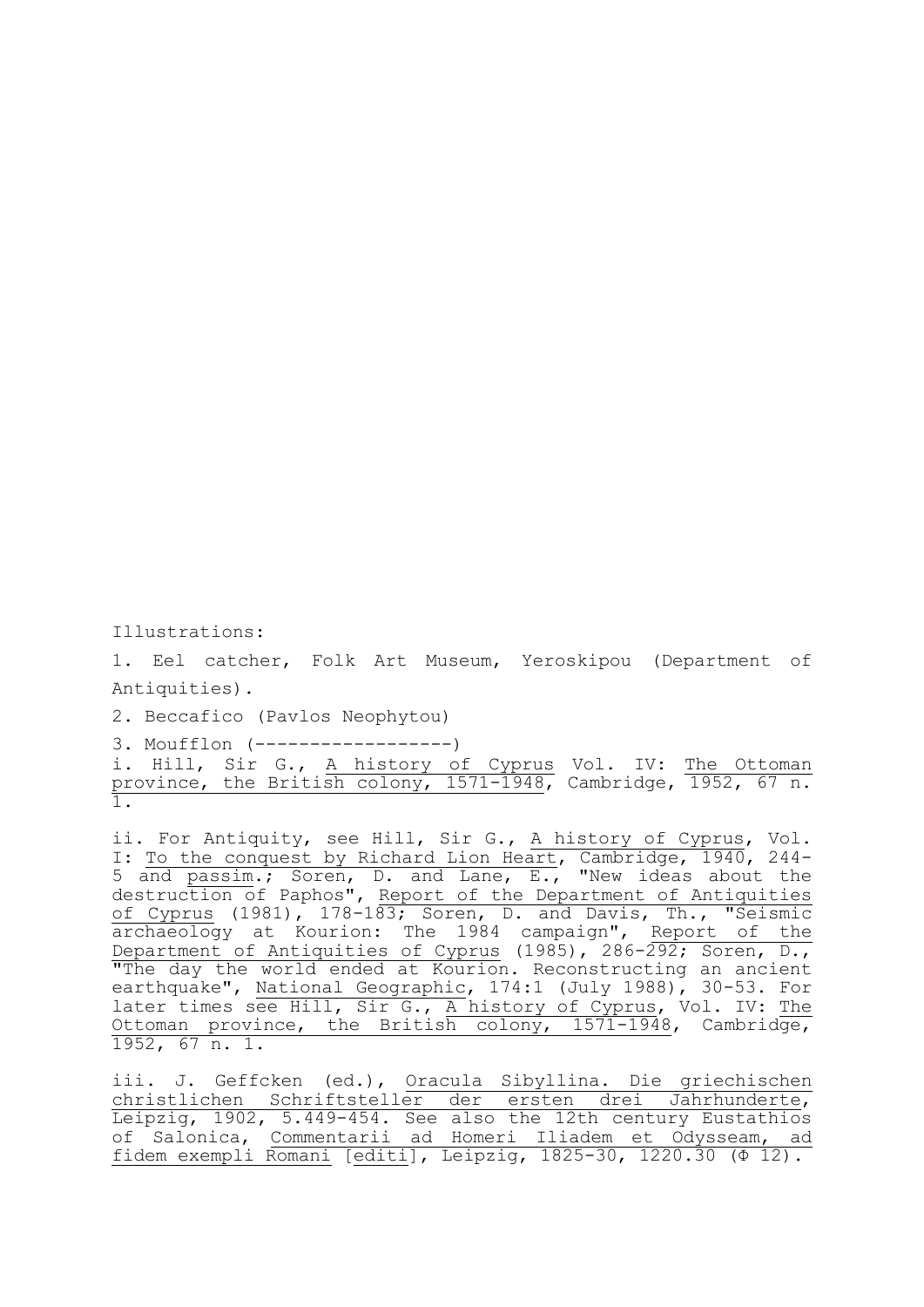iv. Hill, Sir G., A history of Cyprus, Vol. IV: The Ottoman province, the British colony, 1571-1948, Cambridge, 1952, 67; see also Dawkins, R.M. (ed.), Leontios Makhairas, "Recital concerning the sweet island of Cyprus entitled `Chronicle', Vol. II, Oxford, 1932, 69.

v. Hill, Sir G., op.cit., 250 n. 1, 298 n. 2.

vi. Storrs, Sir R., A Chronology of Cyprus, Nicosia, 1930, 30- 31.

vii. Michaelides, D., "Food in ancient Cyprus", in P. Lysaght (ed.), Food and the traveller. Migration, immigration, tourism and ethnic food. Proceedings of the 11th Conference of the International Commission for Ethnological Food Research, Cyprus, June 8-14, 1996, Nicosia, 1998, 28.

viii. Karageorghis, V., "Chroniques de fouilles et decouvertes archeologiques a Chypre en 1981", Bulletin de Correspondance Hellenique, 106 (1982), 726-7, fig. 94.

ix. Ohnefalsch-Richter, M., Griechische Sitten und Gebrauche auf Cypern, Berlin, 1913, Greek translation and commentary by A. G. Marangou, Nicosia, 1994, 143.

x. Kyriakou, S., "Λαoγραθικά από ηηv Τάλα. Οι καράoλoι", Laografike Kypros, 36 (1986), 232; Philippou, M., "Λαoγραθικά από ηo Βαρώζι. Οι ζσμίριoι", Laografike Kypros, 37 (1987), 138.

xi. Kyprianou, Chr., "Λαογραφικά Τσακκίστρας: Πώς πιάνουν τα 'ασσιέλια'", Laographike Kypros, 26 (1979), 69; Ioannou, Th., "Τα 'ασσιέλλια'", Laographike Kypros, 28-30 (1980), 96.

xii. In Athenaios, Deipnosophistai, 7.317 b, c, d.

xiii. Yiannoukos, S., "Λαογραφικά από το Παραλίμνι και τη Δερύνεια: Η ψαρική τέχνη", Laographike Kypros, 39 (1989), 75.

xiv. E.J. Peltenburg, "Lemba Archaeological Project, Cyprus, 1978: Preliminary Report", Levant, 12 (1980), 1-21, esp. 4, pl. Ib.

xv. Papadopoullos, Th. (ed.), Προξενικά 'Εγγραφα τού ΙΘ' αιώνος (Consular Reports of the 19th century), Nicosia, 1980, 38.

xvi. A. Drummond, Travels through different cities of Germany, Italy, Greece and several parts of Asia...., London, 1754. See C.D. Cobham, Excerpta Cypria: Materials for a history of Cyprus, Cambridge, 1908, 302.

xvii. Xioutas, P., "Μαγειρική ηώv ιτθύφv", Laographike Kypros, 43 (1993), 114-116.

xviii.

xix. Loulloupis, M., "Hunting scenes on Cypriot vases of the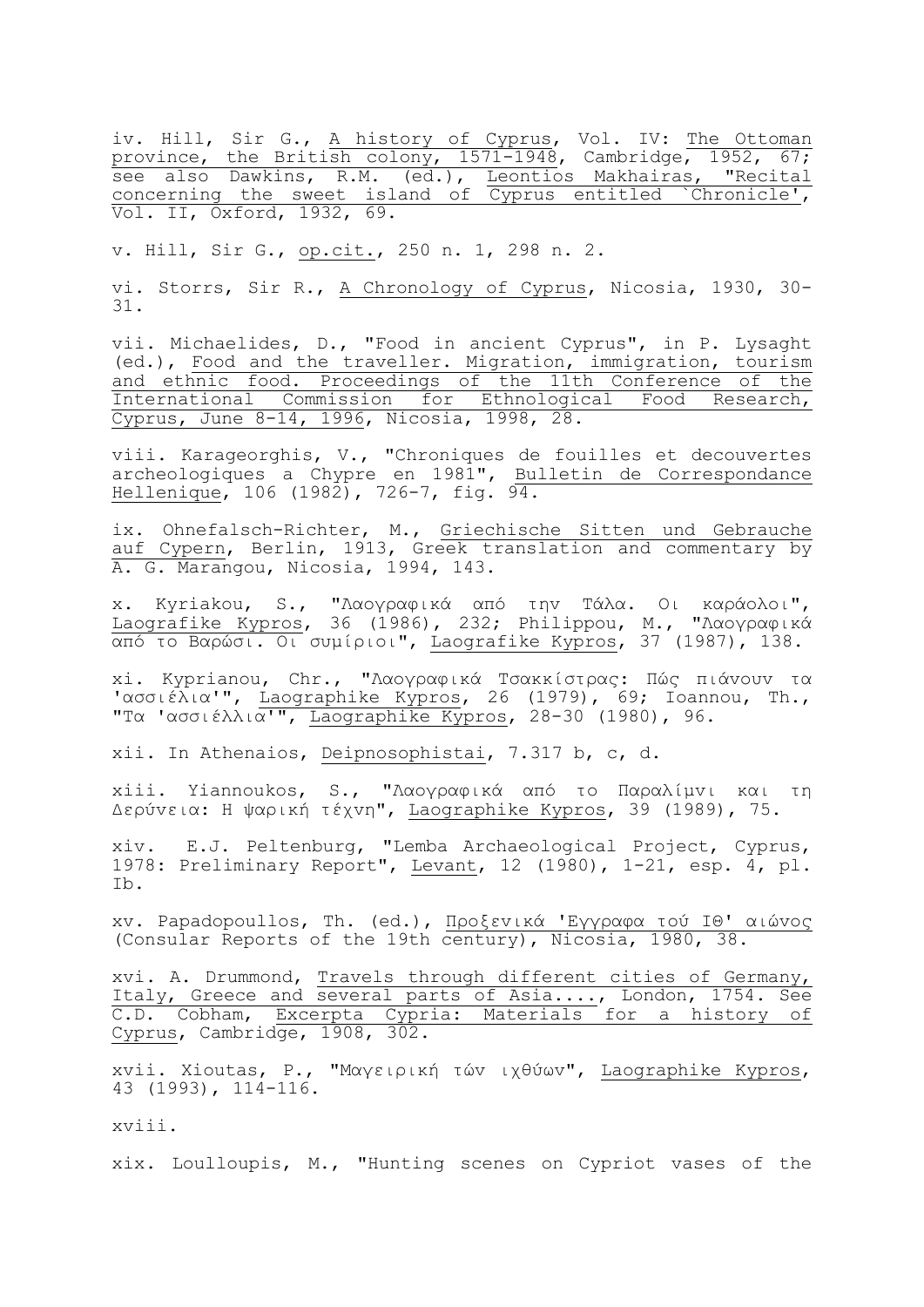geometric period", in E. Peltenburg (ed.), Early society in Cyprus, Edinburgh, 1989, 171-9.

xx. John Locke in C.D. Cobham, Excerpta Cypria: Materials for a history of Cyprus, Cambridge, 1908, 72.

xxi. Mariti, G., Travels in the island of Cyprus. Translated from the Italian [Lucca, 1769] by C.D. Cobham, London, 1869; London 1971 edition, 13-14.

xxii. Evangelatou, Ph., Ξεχασμένες νοστιμιές του κυπριακού χωριού (Forgotten delicacies of the Cypriot village), Limassol, n.d. (but c. 1998), 138.

xxiii. See Mariti, loc. cit.; and Heyman (18th century), Kinneir (1814) and Turner (1815), in C.D. Cobham, Excerpta Cypria: Materials for a history of Cyprus, Cambridge, 1908, 247-248, 414, 445 respectively.

xxiv. E.g., in Tombs 3 and 50 at Salamis: Karageorghis, V., Excavations in the Necropolis of Salamis III, Nicosia, 1967, 33, 40-1, 130-1, Plate XXXIV, and p. 106, Plate XVC:4-5 respectively. See also, Michaelides, D., op. cit. (note 7 above), 24, Fig. 3.

xxv. Michaelides, D., Cypriot Mosaics, Nicosia, 1992, 29, Fig. 11c. See also, Michaelides, op. cit. (note 7 above), 24, fig. 2.

xxvi. Michaelides, D., Cypriot Mosaics, Nicosia, 1992, 28, Figs. 10-11.

xxvii. M. Ohnefalsch-Richter, Griechische Sitten und Gebrauche auf Cypern, Berlin, 1913. Greek translation and edition by A. Marangou, Nicosia 1994, 137. For the pottery see, D. Papanicola-Bakirtzi,"Γεράκια και γερακάρηδες σε κυπριακά μεσαιωνικά εφυαλωμένα αγγεία" (Falcons and falconers in Cypriot medieval glazed pottery), in Acts of the 2nd International Cyprological Conference: B: Medieval section, Nicosia, 1986, 567-575; eadem, Μεσαιωνική εφυαλωμένη κεραμεική της Κύπρου. Τα εργαστήρια Πάφου και Λαπήθου (The Medieval glazed pottery of Cyprus. The workshops of Paphos and Lapethos), Salonica, 1996, Pl. IVa (in colour).

xxviii. Baker, Sir S., Cyprus as I saw it in 1789, London, 1879, 121.

xxix. Simmons, A., "Preliminary report on the Akrotiri Peninsula Survey, 1991", Report of the Department of Antiquities of Cyprus (1992), 9-11.

xxx. Michaelides, D., "Food in ancient Cyprus", in P. Lysaght (ed.), Food and the traveller. Migration, immigration, tourism and ethnic food. Proceedings of the 11th Conference of the International Commission for Ethnological Food Research, Cyprus,